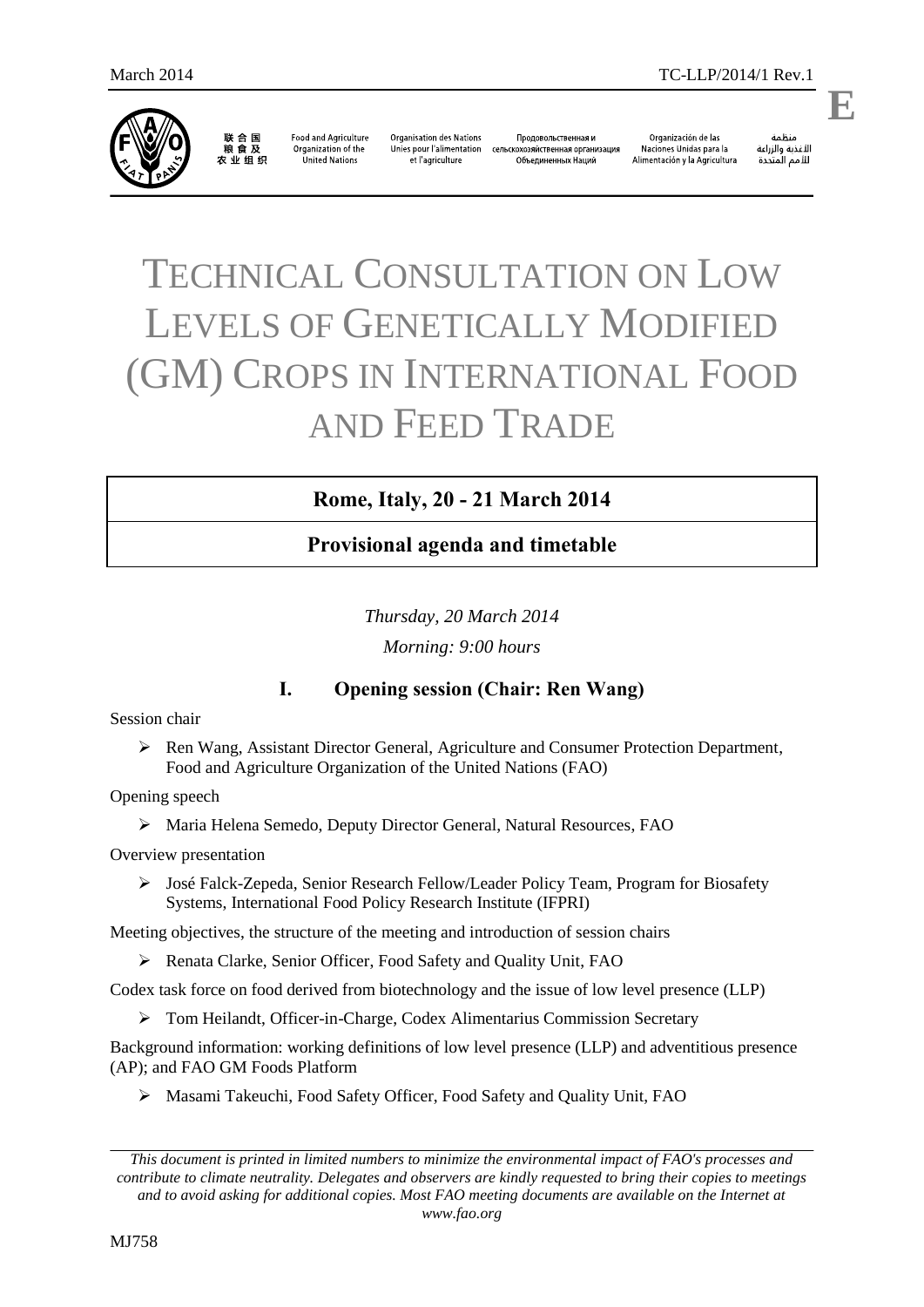## **II. Relevant international principles, guidelines and tools (Chair: Awa Aidara-Kane, World Health Organization [WHO])**

Presentation by Organisation for Economic Co-operation and Development (OECD)

Peter Kearns, Principal Administrator, OECD

Presentation by United Nations Environment Programme (UNEP)

 Alex Owusu-Biney, Global Environment Facility Coordination (GEF) Portfolio Manager for Biosafety, UNEP

Presentation by World Trade Organization (WTO)

Christiane Wolff, Counsellor, Agriculture and Commodities Division, WTO

## **III. Low Level Presence (LLP)/Adventitious Presence (AP) incidents (Chair: Alex Owusu-Biney)**

Introduction to the session and the LLP/AP incidents reported to FAO survey

Masami Takeuchi, FAO

Country cases, Questions and Answers

 $\triangleright$  All

#### *Lunch: 12:00 – 14:00 hours*

Presentation by European Commission (EC)

 Dorothee Andre, Head of Unit Biotechnology and Plant Health, Directorate General for Health and Consumers (DG SANCO), EC

Presentation by Canada

 Frédéric Seppey, Director General for Trade Agreements and Negotiations, of Agriculture and Agri-Food Canada, Canada

Presentation by Sudan

- Ula Abdelaziz Makkawi, Agriculture Engineer, Federal Ministry of Agriculture
- $\triangleright$  Quality control & export development Unit, Sudan

Presentation by the Philippines

 Antonio Alfonso, Program Coordinator, Department of Agriculture Biotech Program Implementation Unit, Philippines

Presentation by an Non-Governmental Organization (NGO)

Michael Hansen, Senior Scientist, Consumers International/ Third World Network (TWN)

Presentation by an industry group

 Teresa Babuscio, Secretary General, European association representing the trade in cereals, rice, feedstuffs, oilseeds, olive oil, oils and fats and agrosupply trade (COCEAL)

Questions and Answers

 $\triangleright$  All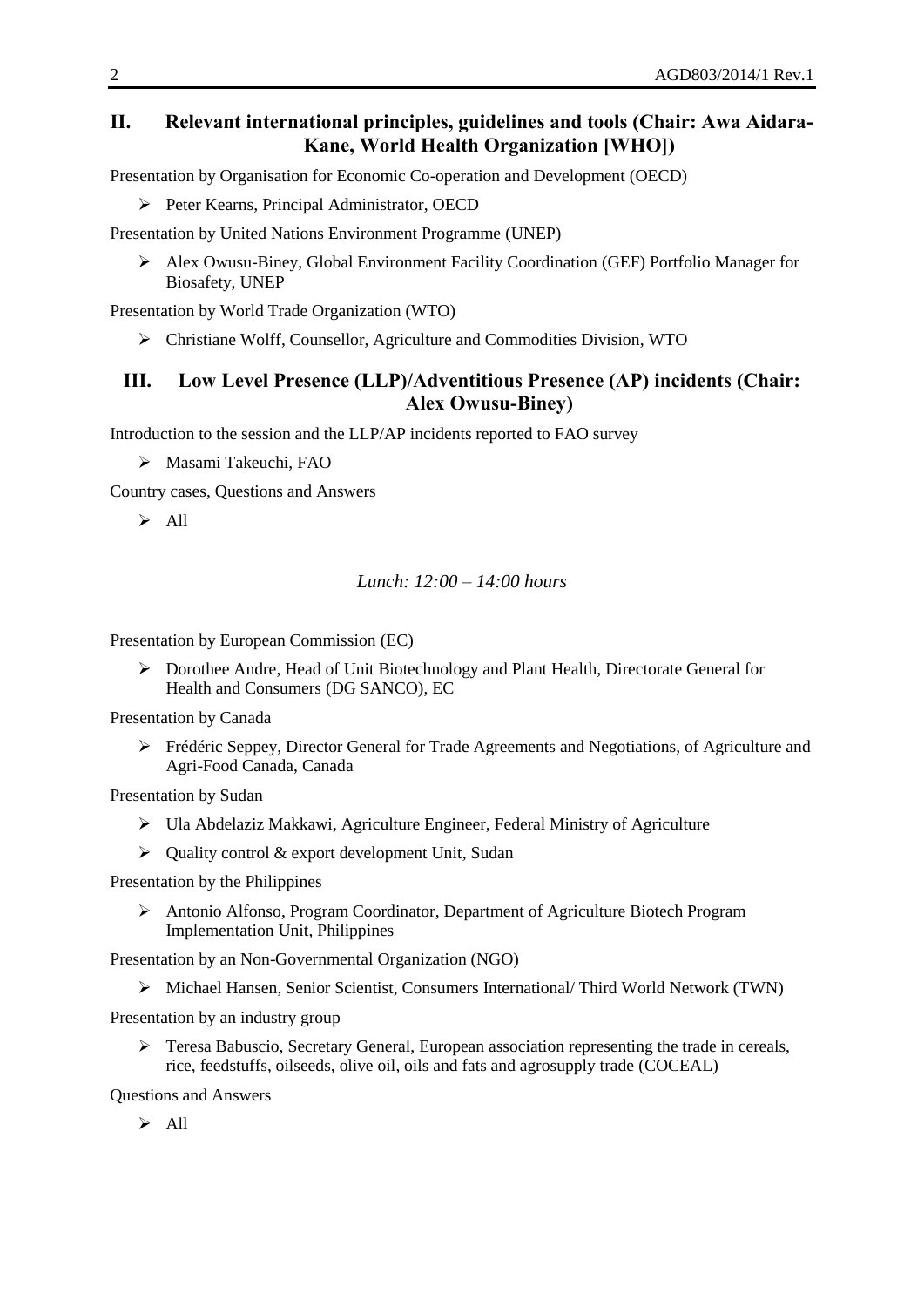### **IV. Structured discussion session #1 (Chair: Peter Kearns)**

Factors contributing to the occurrence of LLP/AP incidents

 $\triangleright$  Esther Kok, FAO international consultant

Structured discussion session #1: Various government perspectives and stakeholder perspectives on factors contributing to the occurrence of LLP/AP incidents

 $\triangleright$  All

*Friday, 21 March 2014 Morning: 9:00 hours*

Summary of Day 1

 $\triangleright$  Renata Clarke, FAO

## **V. Trade impact and economic analysis; food and feed regulatory issues (Chair: Christiane Wolff)**

FAO Presentation: Trade, food prices and food security

Jamie Morrison, Senior Officer, Trade and Markets Division, FAO

FAO presentation: Food and feed regulatory issues

 $\triangleright$  Gijs Kleter, FAO international consultant

Questions and Answers

#### **VI. Structured discussion session #2 (Chair: Renata Clarke)**

Structured discussion session #2: Policy and regulatory issues and relevant considerations

 $\triangleright$  All

#### *Lunch: 12:00 – 14:00 hours*

#### **VII. Structured discussion session #3 (Chair: Awa Aidara-Kane)**

Presentation by Bhutan: Challenges, needs and opportunities for developing countries - case of Bhutan

 Tashi Yangzom, Food Safety Officer, Bhutan Agriculture and Food Regulatory Authority (BAFRA), Bhutan

Structured discussion session #3: Needs and concerns of developing countries

 $\triangleright$  All

#### **VIII. Structured discussion session #4 (Chair: Peter Kearns)**

Structured discussion session #4: Future trends

### **IX. Structured discussion session #5 (Chair: Renata Clarke)**

Structured discussion session #5: Common understanding on information/data needs for better understanding of the nature and extent of the issue